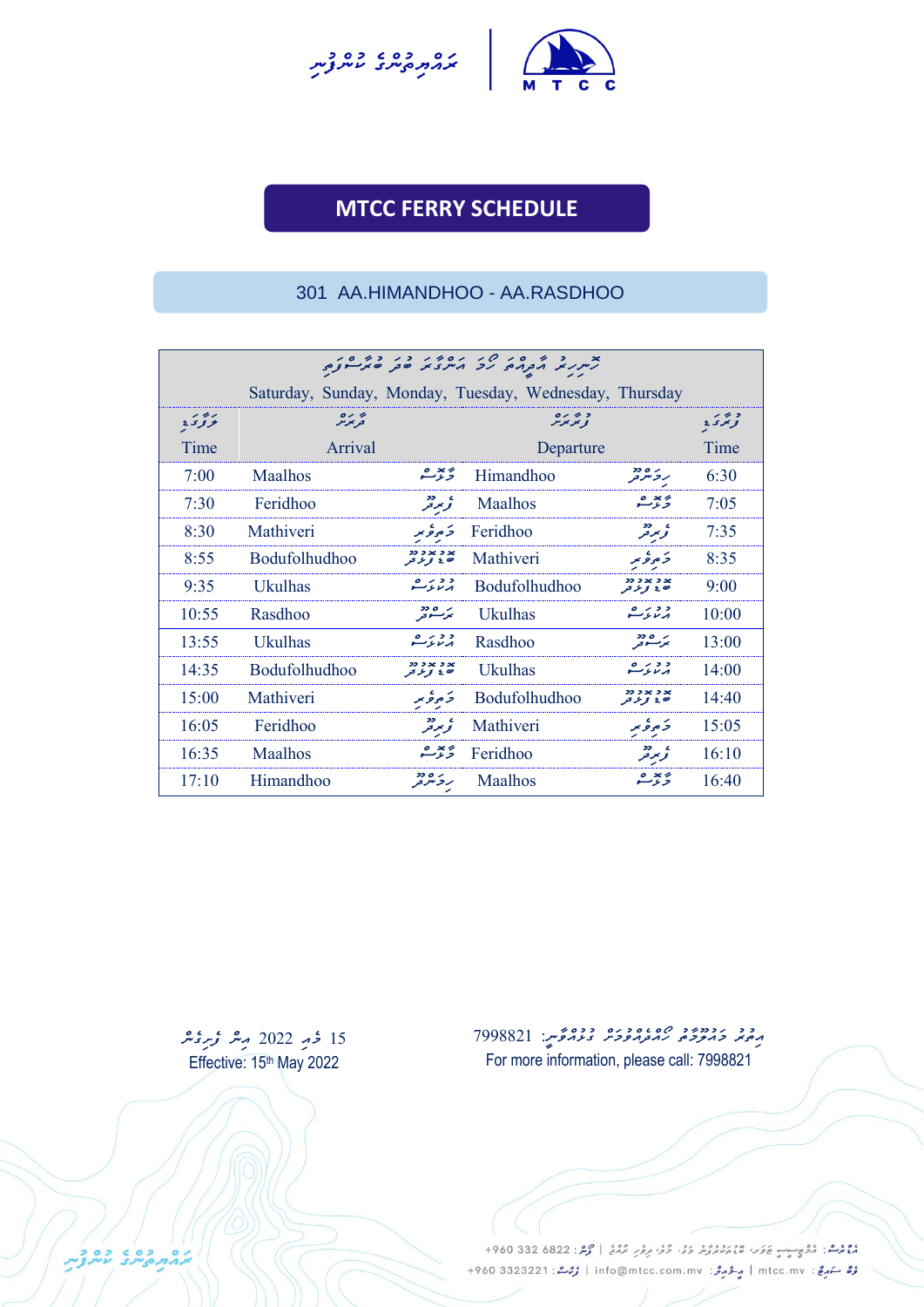



UNCH SCHEDULE

#### 302 ADH.MANDHOO - ADH.MAHIBADHOO

|       | ג.<br>תיית תב א באורים איב א מייני בי שית יינים        |                                                                          |                |                                                            |       |  |  |  |
|-------|--------------------------------------------------------|--------------------------------------------------------------------------|----------------|------------------------------------------------------------|-------|--|--|--|
|       | Saturday, Sunday, Monday, Tuesday, Wednesday, Thursday |                                                                          |                |                                                            |       |  |  |  |
| وددد  | پر رہ<br>حریمز س                                       | アメメヌ                                                                     |                | وترى                                                       |       |  |  |  |
| Time  | Arrival                                                |                                                                          | Departure      |                                                            |       |  |  |  |
| 8:05  | Ku'nburudhoo                                           | د د د دد<br>لاه بر تر                                                    | Mandhoo        | وشرفر                                                      | 6:30  |  |  |  |
| 8:30  | Mahibadhoo                                             | ىز رەدد                                                                  | Ku'nburudhoo   | ,,,,,<br>را ق بحر قر                                       | 8:10  |  |  |  |
| 9:15  | Hangnaameedhoo                                         | ر ۵ ه په دو                                                              | Mahibadhoo     | ى رەدد<br>جەرھەتىر                                         | 8:35  |  |  |  |
| 9:50  | Omadhoo                                                | x ر دد<br>ار تر تر                                                       | Hangnaameedhoo | $22 - 60$<br>ر سرسے حر مر                                  | 9:20  |  |  |  |
| 10:10 | Mahibadhoo                                             | ىر رەد                                                                   | Omadhoo        | $22 - 36$<br>بروتو                                         | 9:55  |  |  |  |
| 13:45 | Omadhoo                                                | × ر دو<br>ابر 7 قر                                                       | Mahibadhoo     | >> /<br>و رہ تر                                            | 13:30 |  |  |  |
| 14:20 | Hangnaameedhoo                                         | $\mathfrak{p}\rightarrow\mathfrak{o}\times$<br>رسرسے م <sub>ح</sub> د فر | Omadhoo        | 22 / 30<br>بر د تر                                         | 13:50 |  |  |  |
| 15:05 | Mahibadhoo                                             | ى رەدد<br>جەرھەتىر                                                       | Hangnaameedhoo | $\rightarrow$ 0 $\prime$<br>ر سر سے م <sub>ر</sub> تر<br>ح | 14:25 |  |  |  |
| 15:30 | Ku'nburudhoo                                           | د د دد<br>لاه بر تر                                                      | Mahibadhoo     | $\overline{\phantom{a}}$<br>و رہ تر                        | 15:10 |  |  |  |
| 17:10 | Mandhoo                                                | ر ه دد<br>تر سر تر                                                       | Ku'nburudhoo   | ,,,,,<br>ر ده بر در                                        | 15:35 |  |  |  |

*15 މެއި 2022 އިން ފެށިގެން* Effective: 15<sup>th</sup> May 2022

בפת המשיב עיתו

د د د دود ده ماه دوره دوه حبر: 7998821<br>پرچند <del>د برن</del>وم ربزورخوش د دونوس: 7998821 For more information, please call: 7998821

وووس، مُرُوسِيِّ عَامَةٍ، مَدْيَرُ دَرُّ، مَنْ مَرَّ مِرَّمَ مِرْمَةٍ | مُرْكَّرُ: 822 680 960+ مُرُّ سَهرِجٌ : mtcc.mv | مِرْدُ مِرْدُ : info@mtcc.com.mv | مُرْحَدٌ : 4960 3323221 +960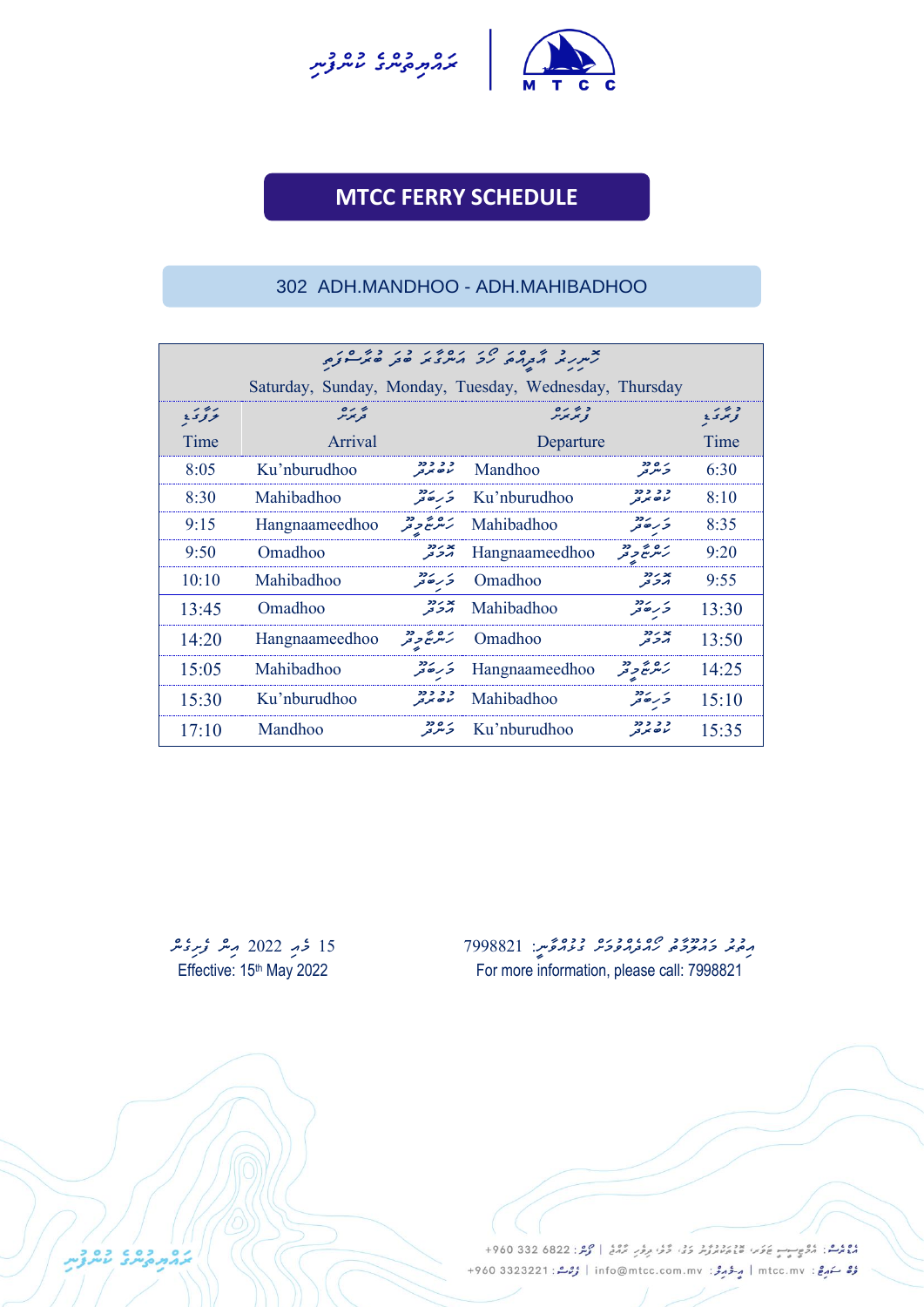



**UNCH SCHEDULE**

#### 303 AA.THODDOO - MALE'

| xsxin zurz |                |                      |                         |                     |       |
|------------|----------------|----------------------|-------------------------|---------------------|-------|
|            |                | Saturday Tuesday     |                         |                     |       |
| بروی       | تحريخر         |                      | وترىرە                  |                     | وبور  |
| Time       | Arrival        |                      | Departure               |                     | Time  |
| 8:10       | Rasdhoo        | برعية                | Thoddoo                 | ×ه دد<br>حرم د      | 6:30  |
| 16:20      | Thoddoo        | ×ه دد<br>حرم د       | Rasdhoo                 | برعادد              | 15:10 |
|            |                | הבנהם כל             |                         |                     |       |
|            |                | Sunday Wednesday     |                         |                     |       |
| برودي      | ترىرە          |                      | ويحرمو                  |                     | ويردر |
| Time       | Arrival        |                      | Departure               |                     | Time  |
| 7:40       | Rasdhoo        | برعية                | Thoddoo                 | 2200x<br>حوبرع      | 6:30  |
| 8:35       | <b>Ukulhas</b> | د دره په             | Rasdhoo                 | برعادد              | 7:45  |
| 10:35      | Rasdhoo        | بر ۵۵ دو<br>بوکستونو | <b>Ukulhas</b>          | د دېږگ              | 9:45  |
| 14:10      | Male'          | پەي<br>خىر           | Rasdhoo                 | برعية               | 11:00 |
|            |                |                      | ەر دەرەر.<br>رىز ھۆسىزە |                     |       |
|            |                | Monday, Thursday     |                         |                     |       |
| بزدد       | تحريمز تر      |                      | ويحرمره                 |                     | ويزى  |
| Time       | Arrival        |                      | Departure               |                     | Time  |
| 12:10      | Rasdhoo        | بر ۵۵۰۰<br>بوڪسوتو   | Male'                   | پەي<br>خەنر         | 9:00  |
| 13:05      | <b>Ukulhas</b> | د در ع               | Rasdhoo                 | بر ۱۵ دو<br>بوگسترو | 12:15 |
| 14:50      | Rasdhoo        | برعية                | <b>Ukulhas</b>          | درېږگ               | 14:00 |
| 16:20      | Thoddoo        | 2202<br>صمرة         | Rasdhoo                 | بر ۱۵ دو<br>بوگسترو | 15:10 |

15 محمدِ 2022 مِنْ وَسِرْ مِحْسِ Effective: 15th May 2022

*އިތުރު މައުލޫމާތު ހޯއްދެއްވުމަށް ގުޅުއްވާނ:ީ 7998821* For more information, please call: 7998821

دوم و.<br>موسم : مُرُوسِب يَوَسُ عَدَسَ مُسْتَمَرُّثَرَ وَفَىٰ وَفَىٰ مِرْمَرٍ مُرْمَعُ | مُرْمَرٌ : 6822 330 960+ مُرُّ سَهرِجٌ : mtcc.mv | مِرْدُ مِرْدُ : info@mtcc.com.mv | مُرْحَدٌ : 4960 3323221 +960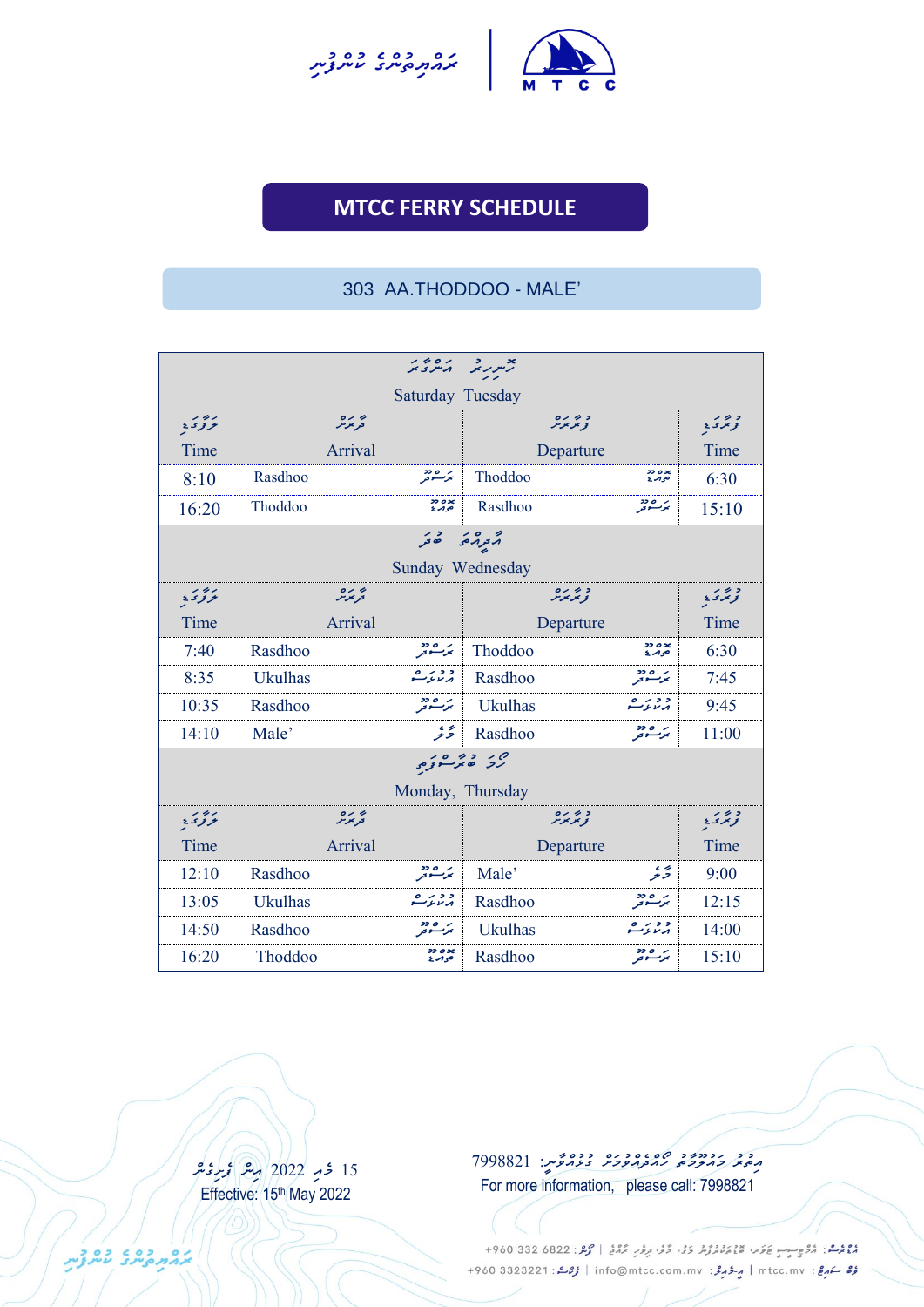



**UNCH SCHEDULE**

### 304 ADH.FENFUSHI - ADH.MAHIBADHOO

|       | x and a served to see the completion of the completion of the completion of the completion of the completion of the completion of the completion of the completion of the completion of the completion of the completion of t |                  |                  |                       |       |  |  |  |
|-------|-------------------------------------------------------------------------------------------------------------------------------------------------------------------------------------------------------------------------------|------------------|------------------|-----------------------|-------|--|--|--|
|       | Saturday, Sunday, Monday, Tuesday, Wednesday, Thursday                                                                                                                                                                        |                  |                  |                       |       |  |  |  |
| وددد  | فرنموس                                                                                                                                                                                                                        |                  | ويريزش           |                       | وبردر |  |  |  |
| Time  | Arrival                                                                                                                                                                                                                       |                  | Departure        |                       | Time  |  |  |  |
| 6:55  | Maamigili                                                                                                                                                                                                                     | تخرى يو          | Fenfushi         | ، و د <sub>نوبر</sub> | 6:30  |  |  |  |
| 7:25  | <b>Dhidhdhoo</b>                                                                                                                                                                                                              | ه دد<br>ترار تر  | Maamigili        | تحرير                 | 7:00  |  |  |  |
| 8:00  | Dhigurah                                                                                                                                                                                                                      | و رہ<br>تری پوٹر | Dhidhdhoo        | ه دد<br>ترار تر       | 7:30  |  |  |  |
| 8:35  | Dha'ngethi                                                                                                                                                                                                                    | تحرسر تحاص       | Dhigurah         | و رہ<br>وری موثر      | 8:05  |  |  |  |
| 9:40  | Mahibadhoo                                                                                                                                                                                                                    | ىز رەدد          | Dha'ngethi       | ترسر کی حی            | 8:40  |  |  |  |
| 14:30 | Dha'ngethi                                                                                                                                                                                                                    | تحرسر تحاص       | Mahibadhoo       | ى رەدد<br>جەرھەتىر    | 13:30 |  |  |  |
| 15:05 | Dhigurah                                                                                                                                                                                                                      | و د برد          | Dha'ngethi       | ترسر ثم م             | 14:35 |  |  |  |
| 15:40 | <b>Dhidhdhoo</b>                                                                                                                                                                                                              | ه دد<br>ترار تر  | Dhigurah         | تری ترگر              | 15:10 |  |  |  |
| 16:10 | Maamigili                                                                                                                                                                                                                     | تحويو            | <b>Dhidhdhoo</b> | ه دد<br>ترار تر       | 15:45 |  |  |  |
| 16:40 | Fenfushi                                                                                                                                                                                                                      | ، ە دېر          | Maamigili        | تحوي ير               | 16:15 |  |  |  |

15 *ځو 2*022 مِس *فري*عد Effective: 15<sup>th</sup> May 2022

د د دودود ه 299882 ده دوونوس: 7998821 For more information, please call: 7998821

دوم و.<br>موسم : مُرُوسِب يَوَسُ عَدَسَ مُسْتَمَرُّثَرَ وَفَىٰ وَفَىٰ مِرْمَرٍ مُرْمَعُ | مُرْمَرٌ : 6822 330 960+ رُرُّ سَهرِجْ: mtcc.mv | مِرْدُ جَرَمْرُ: info@mtcc.com.mv | رُحِمْ : 4960 3323221 +960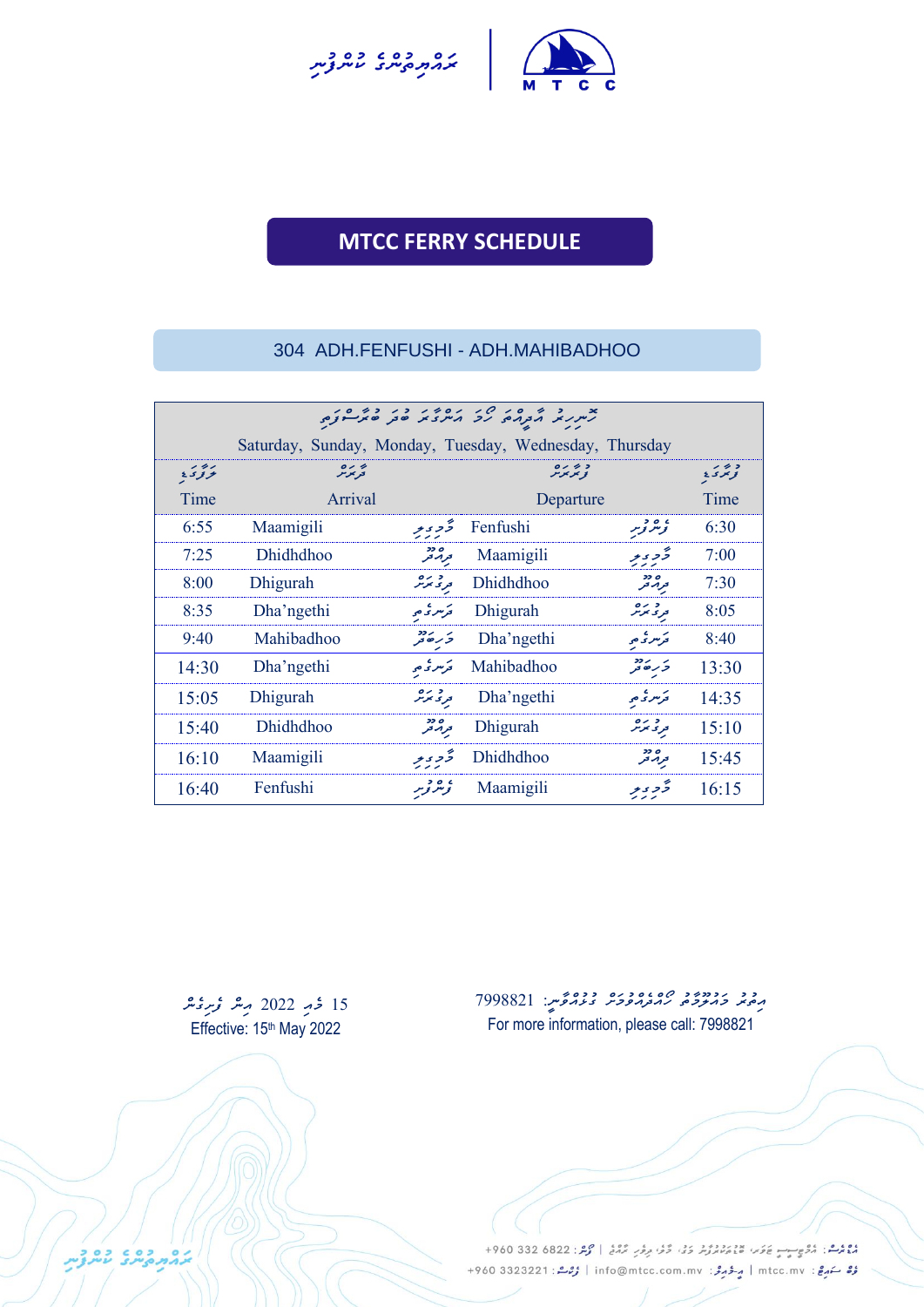



**UNCH SCHEDULE**

### 305 ADH.MAHIBADHOO - MALE'

|       |                | بعربر رد در           |                             |                      |       |
|-------|----------------|-----------------------|-----------------------------|----------------------|-------|
|       |                |                       | Saturday, Monday Wednesday, |                      |       |
| برودي | ه ره<br>تربوتر |                       | 0/43<br>ويريرس              |                      | وبور  |
| Time  | Arrival        |                       | Departure                   |                      | Time  |
| 12:40 | Mahibadhoo     | تر رکھ <del>ت</del> ر | Male'                       | رمحية                | 8.30  |
|       |                |                       |                             |                      |       |
|       |                |                       | Sunday, Tuesday, Thursday   |                      |       |
| 15:20 | Male           |                       | Mahibadhoo كَتْتْر          | تر ره دد<br>تر ره تر | 11.OC |

*15 މެއި 2022 އިން ފެށިގެން* Effective: 15<sup>th</sup> May 2022

د د رددده د ه د ده د ده محمد: 7998821<br>په پنجر څه پوځو مه ترمومو د عدمتوس: 7998821 For more information, please call: 7998821

ووم و مركز بركز المستور المستقرر المركز المحركة المركز في المحمد المحمد المحمد المحمد المستقبل المحمد المستقبل المحمد المستقبل المحمد المستقبل المحمد المستقبل المحمد المستقبل المحمد المستقبل المحمد المستقبل المحمد المستقب رُرُّ سَهرِجْ: mtcc.mv | مِرْدُ جَرَمْرُ: info@mtcc.com.mv | رُحِمْ : 4960 3323221 +960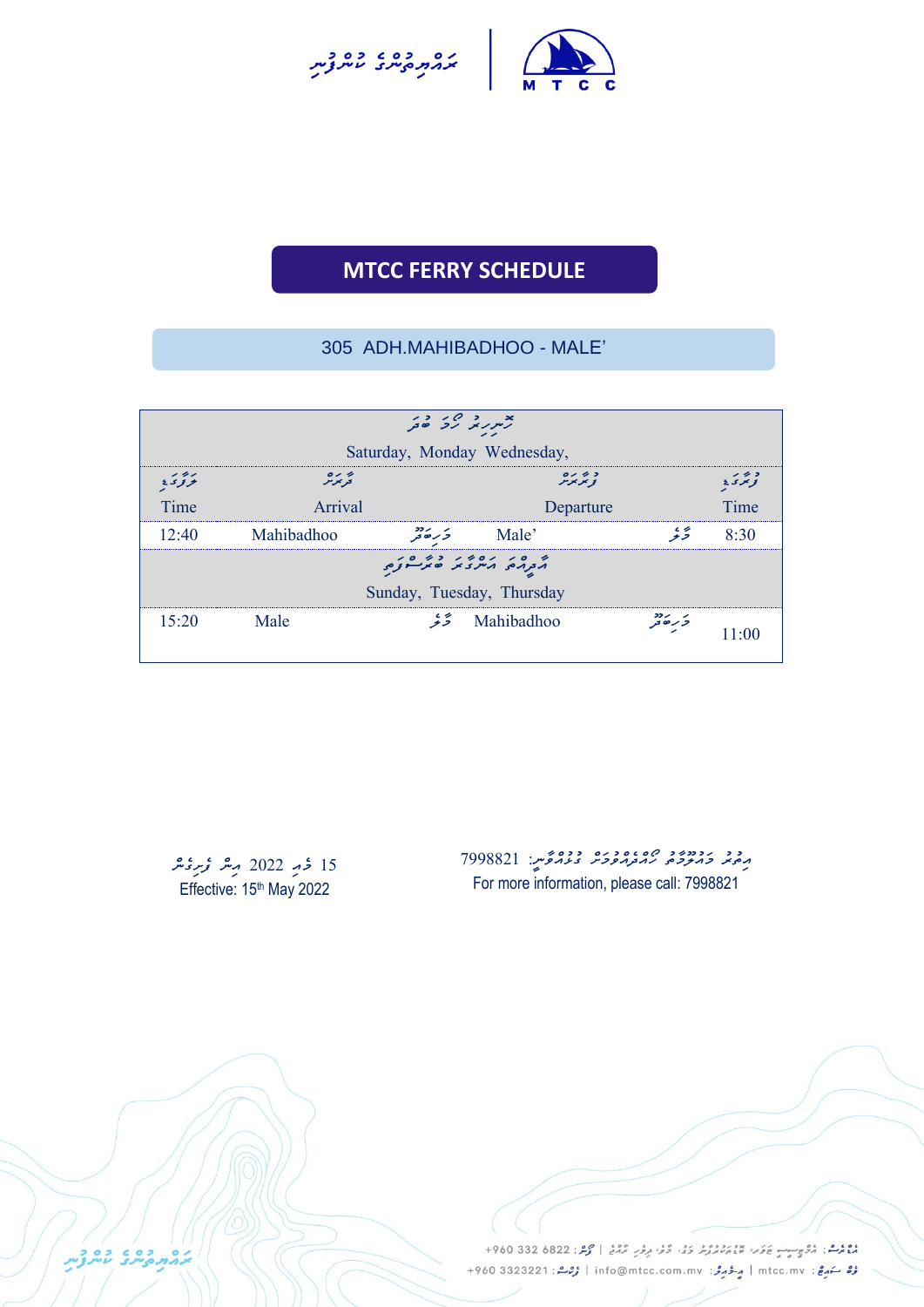



**UNCH SCHEDULE**

#### 306 V.RAKEEDHOO - V.FULIDHOO

| بد په درج کرد ور |                                 |                                                                     |                             |                                         |       |  |
|------------------|---------------------------------|---------------------------------------------------------------------|-----------------------------|-----------------------------------------|-------|--|
|                  |                                 |                                                                     | Saturday, Monday, Wednesday |                                         |       |  |
| - 4 -<br>تروى    | یز بر ہ<br>قریمز <sub>م</sub> ر |                                                                     | 0/ 2 3<br>ويريزنر           |                                         | ويرىء |  |
| Time             | Arrival                         |                                                                     | Departure                   |                                         | Time  |  |
| 8:10             | Keyodhoo                        | ه xدد<br>۱۶ تاریخ                                                   | Rakeedhoo                   | 22<br>بتزرد قتر                         | 7:00  |  |
| 8:30             | Felidhoo                        | ، دو<br>تو <del>م</del> رفر                                         | Keyodhoo                    | 2226C<br>مأالرقو                        | 8:20  |  |
| 8:50             | Thinadhoo                       | קבב<br>ס <sub>ב</sub> ית <sub>בק</sub>                              | Felidhoo                    | ، دو<br>تو <del>ت</del> رفر             | 8:40  |  |
| 10:30            | <b>Fulidhoo</b>                 | و دو.<br>تو <del>م</del> رتر                                        | Thinadhoo                   | קבב<br>ב <sub>ז</sub> ית ב <sub>ק</sub> | 9:00  |  |
| 12:25            | K.Maafushi                      | ر برگ توسر                                                          | Fulidhoo                    | و دو.<br>تو <del>ب</del> رفر            | 10:45 |  |
| 14:05            | Male'                           | ىد، ئەنجە                                                           | K·Maafushi                  | ىد، ئۇ توپىر                            | 12:35 |  |
|                  |                                 | ו סי יסדי כדיסי.<br>ג <sub>ב</sub> גם גית צ'ב של <del>י נ</del> צים |                             |                                         |       |  |
|                  |                                 |                                                                     | Sunday, Tuesday, Thursday   |                                         |       |  |
| 11:30            | K-Maafushi                      | ىد ، بىچە توپىر                                                     | Male'                       | ىد، ئەنجە                               | 10:00 |  |
| 13:20            | Fulidhoo                        | و دو.<br>تو <del>ع</del> رفر                                        | K-Maafushi                  | ىد، ئۇ توپر                             | 11:35 |  |
| 15:00            | Thinadhoo                       | נכב<br>בניית בק                                                     | Fulidhoo                    | و دو.<br>تو <del>ب</del> ر تر           | 13:30 |  |
| 15:15            | Felidhoo                        | ، دو<br>تو <del>ع</del> رفر                                         | Thinadhoo                   | ر دد<br>حرسر تر                         | 15:05 |  |
| 15:30            | Keyodhoo                        | 22266<br>ما الرقو                                                   | Felidhoo                    | ، دو<br>تومی <sup>و</sup> تر            | 15:20 |  |
| 16:50            | Rakeedhoo                       | بر دد<br>بو د تر                                                    | Keyodhoo                    | لأالزقو                                 | 15:35 |  |

15 خ<sub>م</sub>ر 2022 مشر مح*مرة م*ثر Effective: 15<sup>th</sup> May 2022

*އިތުރު މައުލޫމާތު ހޯއްދެއްވުމަށް ގުޅުއްވާނ:ީ 7998821* For more information, please call: 7998821

دوم و.<br>موسم : مُرُوسِب يَوَسُ عَدَسَ مُسْتَمَرُّثَرَ وَفَىٰ وَفَىٰ مِرْمَرٍ مُرْمَعُ | مُرْمَرٌ : 6822 330 960+ مُرُّ سَهرِجٌ : mtcc.mv | مِرْدُ مِرْدُ : info@mtcc.com.mv | مُرْحَدٌ : 4960 3323221 +960

בלתפטים בברית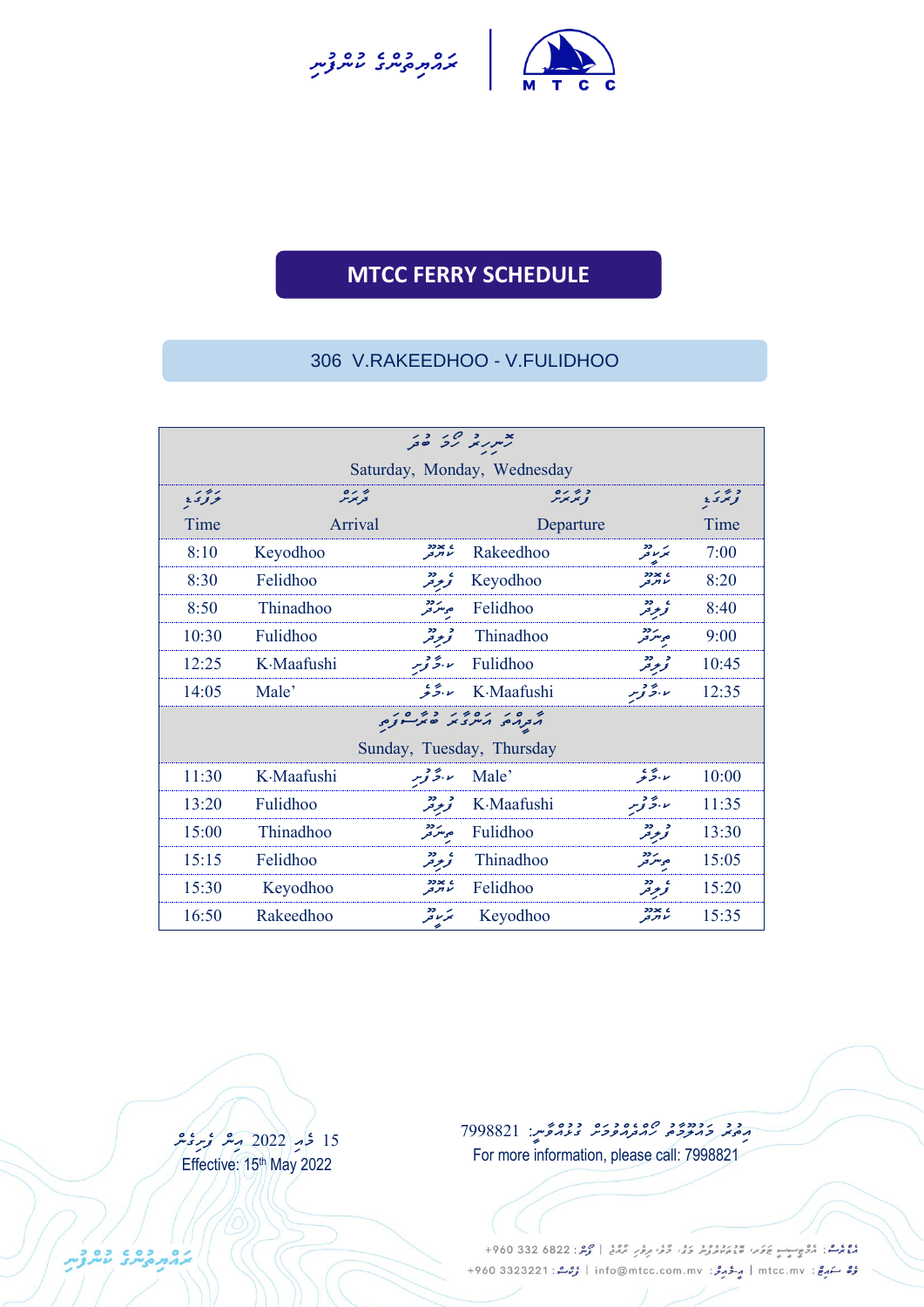



**UNCH SCHEDULE**

## 307 K.KAASHIDHOO - MALE'

|                             | بعربر مرکز ص <sub>حر</sub>  |                           |            |                                 |                     |  |  |
|-----------------------------|-----------------------------|---------------------------|------------|---------------------------------|---------------------|--|--|
| Saturday, Monday Wednesday, |                             |                           |            |                                 |                     |  |  |
| وودي                        | $\circ$ / $\circ$<br>فويجوس |                           | وترىره     |                                 | د برنې<br>تر تر د د |  |  |
| Time                        | Arrival                     |                           | Departure  |                                 | Time                |  |  |
| 8:20                        | Gaafaru                     | به رو<br>کالاتو تنم       | Kaashidhoo | ر بر میگردد.<br>را بر کاملر قبل | 7:00                |  |  |
| 11:50                       | Male'                       | ىپىسى بە                  | Gaafaru    | په بر د<br>تر تو تنر            | 8:30                |  |  |
|                             |                             |                           |            |                                 |                     |  |  |
|                             | Sunday, Tuesday, Thursday   |                           |            |                                 |                     |  |  |
| 12:25                       | Gaafaru                     | به رو<br>تح <b>تو</b> نتر | Male'      | ى<br>خىر                        | 10:45               |  |  |
| 15:20                       | Kaashidhoo                  | ر به مرد<br>را مرد        | Gaafaru    | ی دی.<br>تح <b>او</b> نو        | 12:35               |  |  |

15 *ځو 2*022 مِعْر مُحرِمِعْد Effective: 15<sup>th</sup> May 2022

د د د دود پره ۲۶۶۵۵۵ د دونمبر: 7998821<br>پرچیم ویروحی ریرورپوس <sub>ک</sub>ریرومبر: 799882 For more information, please call: 7998821

دوم شا. دُوْمٍ جَامِرَ عَامَرَ الْمُسْتَمَرِيْرُ وَفِي وَمُنْ يَرْمُرُ إِنْ مُسْتَمَرٍ إِنْ مِنْ 22 332 960 + مُرُّ سَهرِجٌ : mtcc.mv | مِرْدُ مِرْدُ : info@mtcc.com.mv | مُرْحَدٌ : 4960 3323221 +960

COCORDINAL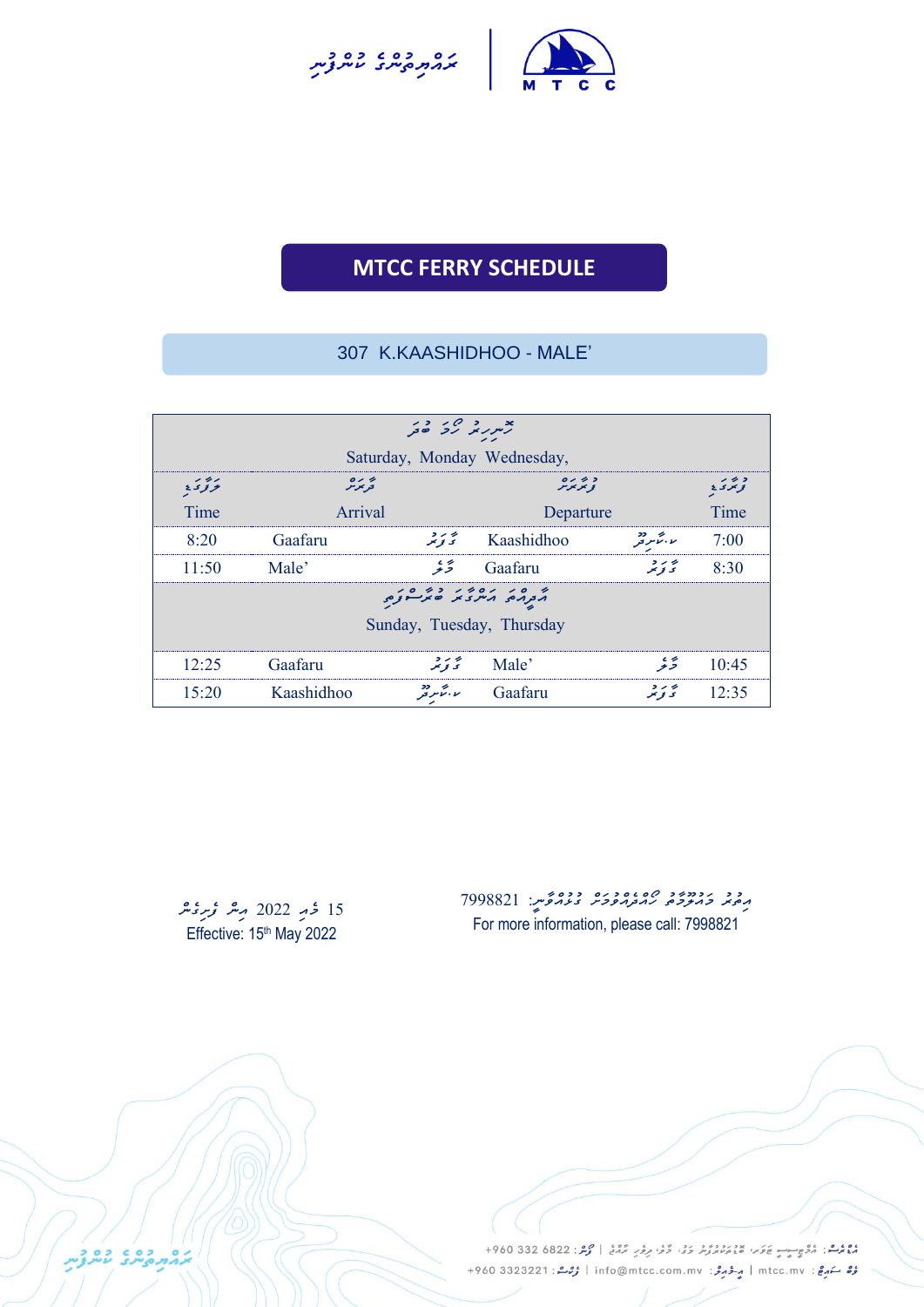



UNCH SCHEDULE

### 308 K.DHIFFUSHI - MALE'

| Saturday, Sunday, Monday, Tuesday, Wednesday, Thursday |                                                         |                      |                   |                        |       |  |  |
|--------------------------------------------------------|---------------------------------------------------------|----------------------|-------------------|------------------------|-------|--|--|
| ووى                                                    | و تر بره<br>و بر بر بر<br>پر رہ<br>تریمز <sub>س</sub> ر |                      |                   | و برگ                  |       |  |  |
| Time                                                   | Arrival                                                 |                      | Departure         |                        | Time  |  |  |
| 7:05                                                   | <b>Thulusdhoo</b>                                       | د د مودد<br>حور سوتر | <b>Dhiffushi</b>  | توه توبر               | 6:30  |  |  |
| 7:35                                                   | Huraa                                                   | رميتمه               | <b>Thulusdhoo</b> | د د ۱۵ ود<br>حوفر سوفر | 7:10  |  |  |
| 7:55                                                   | Himmafushi                                              | ر پڻرو توسر          | Huraa             | رميته                  | 7:40  |  |  |
| 8:40                                                   | Male'                                                   | ىچە ئە               | Himmafushi        | ر پر د توسر            | 8:00  |  |  |
| 15:10                                                  | Himmafushi                                              | ر پر د بویر          | Male'             | ځه پې                  | 14:30 |  |  |
| 15:30                                                  | Huraa                                                   | رتيته                | Himmafushi        | ر پر د بویر            | 15:15 |  |  |
| 16:00                                                  | <b>Thulusdhoo</b>                                       | د د ۱۵ ود<br>حوم عو  | Huraa             | ⇒ ><br>زيز             | 15:35 |  |  |
| 16:40                                                  | <b>Dhiffushi</b>                                        | تر پر توسر           | Thulusdhoo        | ,,,,,<br>موموسسوتو     | 16:05 |  |  |

15 *ځو 2*022 مِس *ؤېر قب* Effective: 15<sup>th</sup> May 2022

د د دودود ه 299882 ده دوونوس: 7998821 For more information, please call: 7998821

دوم و.<br>موسم : مُرُوسِب يَوَسُ عَدَسَ مُسْتَمَرُّثَرَ وَفَىٰ وَفَىٰ مِرْمَرٍ مُرْمَعُ | مُرْمَرٌ : 6822 330 960+ مُرُّ سَهرِجٌ : mtcc.mv | مِرْدُ مِرْدُ : info@mtcc.com.mv | مُرْحَدٌ : 4960 3323221 +960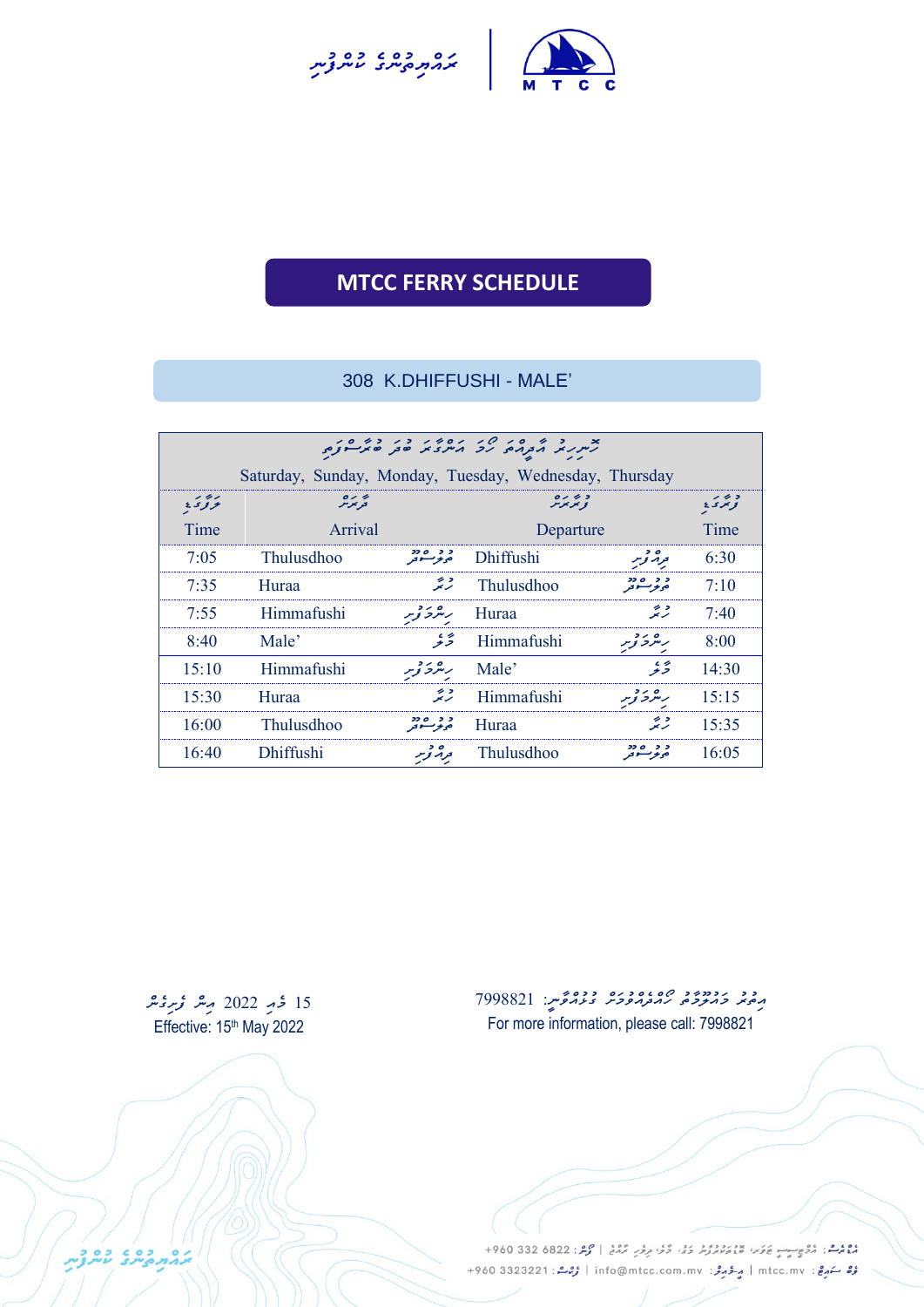



# **MTCC FERRY SCHEDULE** UNCH SCHEDULE

### 309 K.GURAIDHOO - MALE'

| Saturday, Sunday, Monday, Tuesday, Wednesday, Thursday |                           |                        |           |                       |                   |  |  |
|--------------------------------------------------------|---------------------------|------------------------|-----------|-----------------------|-------------------|--|--|
| بزدد                                                   | پر ده<br>توپوس<br>و ترىرە |                        |           |                       | و بر<br>تو تر ی ع |  |  |
| Time                                                   | Arrival                   |                        | Departure |                       | Time              |  |  |
| 7:20                                                   | Maafushi                  | ۇ توپر                 | Guraidhoo | د بر دد.<br>پی مرد فر | 7:00              |  |  |
| 7.45                                                   | Gulhi                     | تحرعر                  | Maafushi  | ء د<br>5 نوسر         | 7:25              |  |  |
| 9:05                                                   | Male'                     | ىچە ئە                 | Gulhi     | و<br>تى عر            | 7:50              |  |  |
| 16:15                                                  | Gulhi                     | تحرعر                  | Male'     | رمحية                 | 15:00             |  |  |
| 16:40                                                  | Maafushi                  | ۇ توپر                 | Gulhi     | ۔<br>تی عر            | 16:20             |  |  |
| 17:05                                                  | Guraidhoo                 | د بر دد.<br>پی مرمر فر | Male'     | ۇ توپر                | 16:45             |  |  |

15 خوبو 2022 م<sup>عبد ت</sup>وريحينز Effective: 15<sup>th</sup> May 2022

בהתקית בפני

*އިތުރު މައުލޫމާތު ހޯއްދެއްވުމަށް ގުޅުއްވާނ:ީ 7998821* For more information, please call: 7998821

دوم شا. دُوْمٍ جَامِرَ عَامَرَ الْمُسْتَمَرِيْرُ وَفِي وَمُنْ يَرْمُرُ إِنْ مُسْتَمَرٍ إِنْ مِنْ 22 332 960 + رُرُّ سَهرِجْ: mtcc.mv | مِرْدُ جَرَمْرُ: info@mtcc.com.mv | رُحِمْ : 4960 3323221 +960